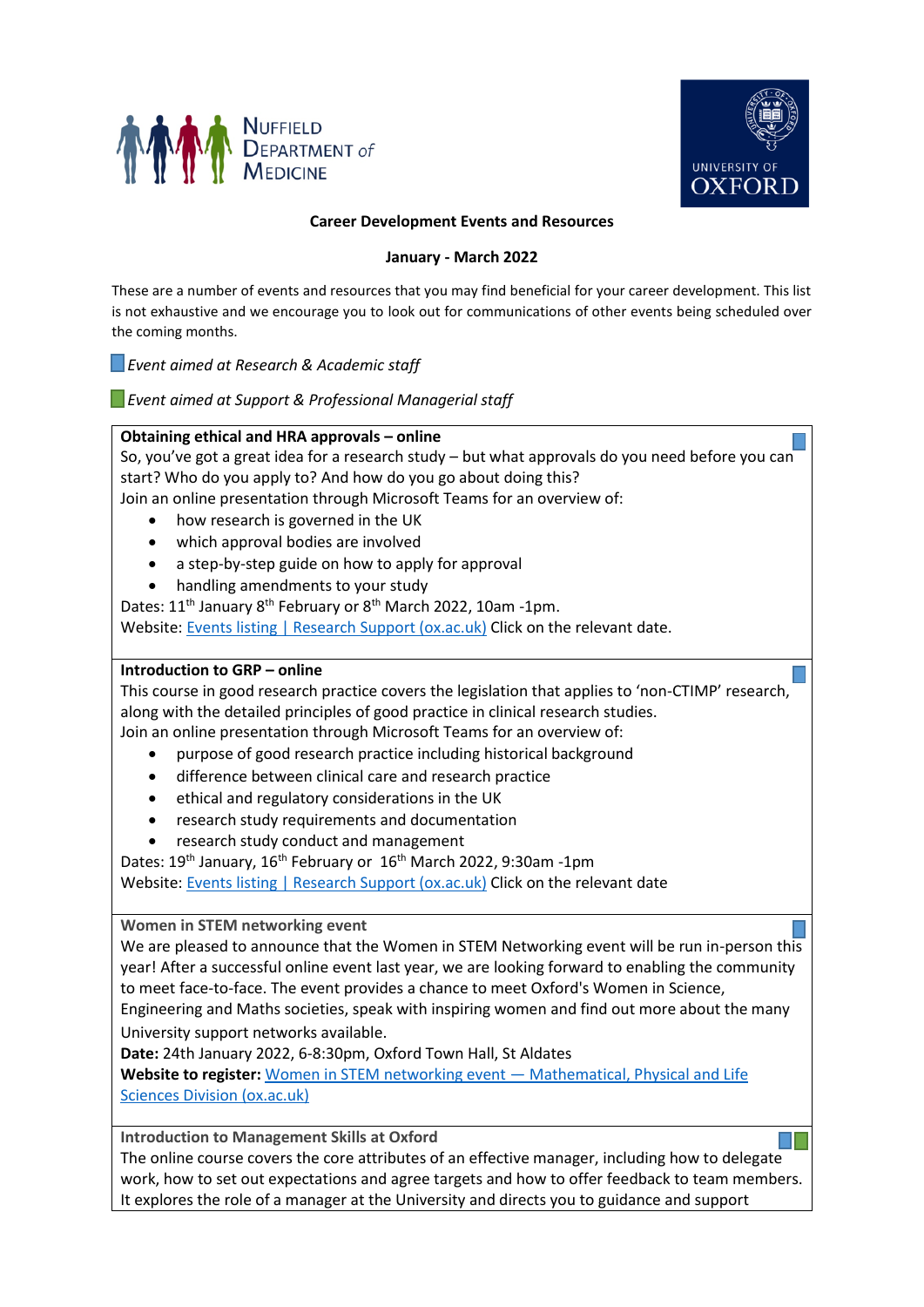



available to you in your role. This course is for anyone who is supervising or managing staff and who is new to management. It is also suitable for those who would like a refresher on core management skills.

Date: 9<sup>th</sup> February or 30<sup>th</sup> March 2022. 9:30am to 2:30pm

**Register and further details:** Follow link on POD's course listing page [Course listing | People and](https://pod.admin.ox.ac.uk/course-listing)  [Organisational Development \(ox.ac.uk\)](https://pod.admin.ox.ac.uk/course-listing)

## **Writing a Conference or Journal Abstract (Online)**

This course is suitable for all MSD postgraduate research students and early career researchers who have produced enough work to be able to draft their first conference abstract. This course contains pre-work you will need to complete before the live session.

Date: 9<sup>th</sup> February 2022, 2pm-4pm

**Website:** [Writing a conference or journal article abstract ONLINE](https://www.medsci.ox.ac.uk/study/skillstraining/calendar/writing-a-conference-or-journal-article-abstract-online-4) — University of Oxford, Medical [Sciences Division](https://www.medsci.ox.ac.uk/study/skillstraining/calendar/writing-a-conference-or-journal-article-abstract-online-4)

**Experimental Design and Statistics in Preclinical Research: the Good, the Bad and the Ugly - 2 day ONLINE**

This interactive online MSD Skills training course is for MSD postgraduate research students and early career researchers wanting to understand the issues underpinning good experimental design, the bedrock of reproducible science. You are required to attend this course on both days. Dates: 10<sup>th</sup> and 11<sup>th</sup> February 2022, 2-4:30pm

**Website:** [Experimental Design and Statistics in Preclinical Research: the Good, the Bad and the](https://www.medsci.ox.ac.uk/study/skillstraining/calendar/experimental-design-and-statistics-in-preclinical-research-the-good-the-bad-and-the-ugly-2-day-online-5)  Ugly - 2 day ONLINE — [University of Oxford, Medical Sciences Division](https://www.medsci.ox.ac.uk/study/skillstraining/calendar/experimental-design-and-statistics-in-preclinical-research-the-good-the-bad-and-the-ugly-2-day-online-5)

#### **Developing Management Skills at Oxford**

This 3 day programme covers core management capabilities: understanding your personal style and preferences, building a team, creating an inclusive work environment and the key skills of planning, implementing and reviewing.

Dates: 15<sup>th</sup> February, 8<sup>th</sup> March and 29<sup>th</sup> March 2022.

Applications now open: Follow link on POD's course listing page Course listing | People and [Organisational Development \(ox.ac.uk\)](https://pod.admin.ox.ac.uk/course-listing)

#### **Career Design and Development for Researchers**

A one-term programme that aims to create space for creative thinking and equip you with insights and tools for developing your career with confidence.

**Organiser:** Careers Service

**Dates:** Register now. Dates of programme: 19<sup>th</sup> January 2022, 10-12:30pm (in person), 9<sup>th</sup> February 2022 (online) , 2nd March 2022 (online)

**Website:** <https://www.careers.ox.ac.uk/career-design-development>

# **How and why to undertake a systematic review ONLINE**

This online interactive session for MSD DPhil students and early career researchers outlines the key principles of how to perform a systematic review and the basic principles of meta-analysis. It will provide a basic introduction to systematic reviews and meta-analysis.

**Date:** Monday 21st February 2022, 10-12pm

**Website:** [How and why to undertake a systematic review ONLINE](https://www.medsci.ox.ac.uk/study/skillstraining/calendar/how-and-why-to-undertake-a-systematic-review-online-2) — University of Oxford, Medical [Sciences Division](https://www.medsci.ox.ac.uk/study/skillstraining/calendar/how-and-why-to-undertake-a-systematic-review-online-2)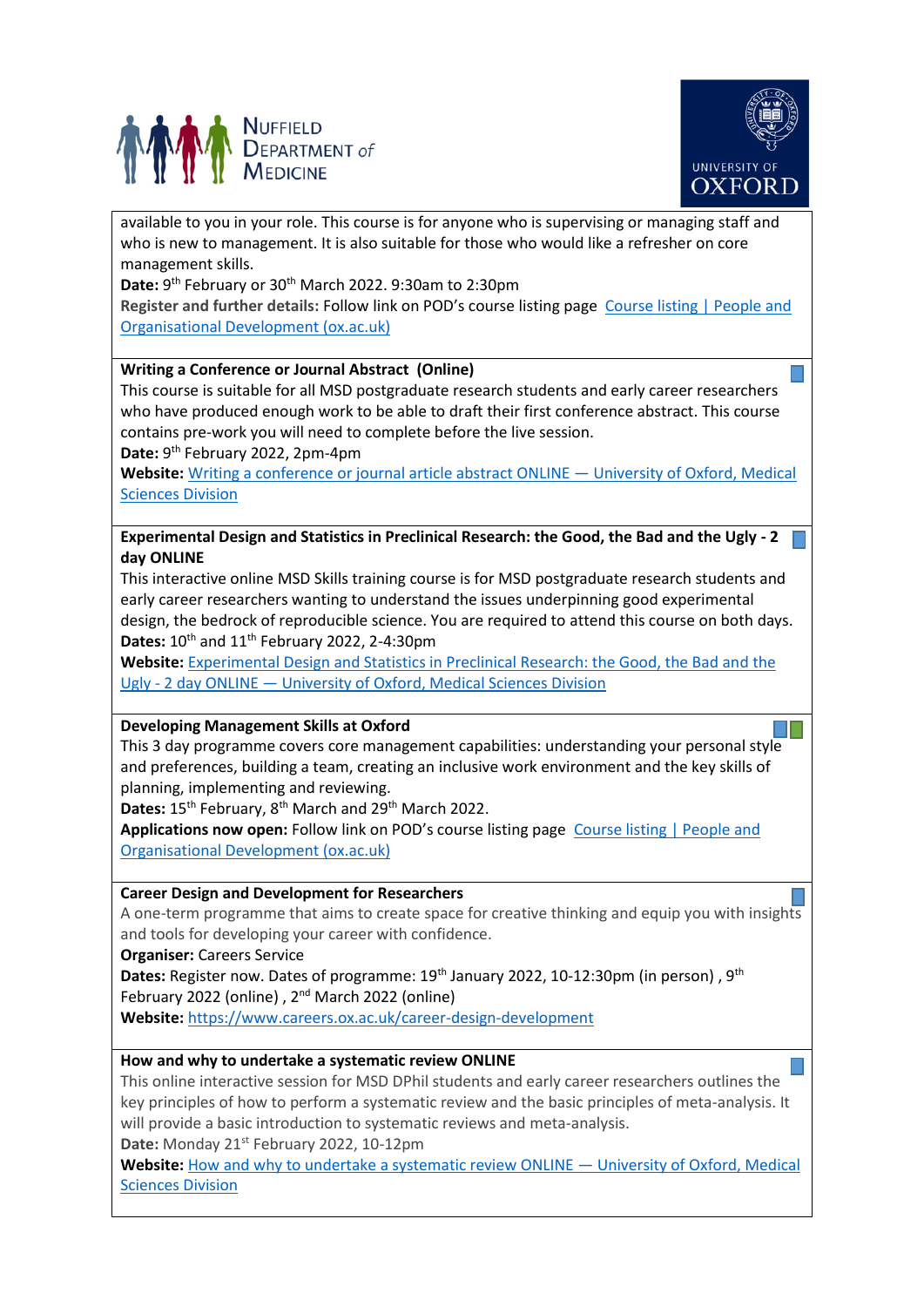



# **AIMday in Women's Health**

The University of Oxford is hosting an AIMday in Women's Health industry event on Tuesday 22 March (previously scheduled for June 2021). This event will bring together industry with academia to discuss key challenges in women's health. The AIMday format allows industry to propose challenges for one-hour roundtable discussions with groups of relevant academics and clinicians from Oxford.

**Deadline for registration:** 1st March 2022, event date: 22<sup>nd</sup> March 2022 **Website:** [\\*\\* Application deadline: AIMday in Women's Health\\*\\* | Enterprising Oxford](https://eship.ox.ac.uk/event/application-deadline-aimday-in-womens-health/)

## **When science goes bad: scientific misconduct and how to avoid it ONLINE**

This 2.5 hour interactive online MSD Skills training course is suitable for all postgraduate research students and postdoctoral early career researchers keen to avoid scientific misconduct. **Date:** 3rd March 2022, 1-3:30pm

**Website:** [When science goes bad: scientific misconduct and how to avoid it ONLINE](https://www.medsci.ox.ac.uk/study/skillstraining/calendar/when-science-goes-bad-scientific-misconduct-and-how-to-avoid-it-online-3) — University [of Oxford, Medical Sciences Division](https://www.medsci.ox.ac.uk/study/skillstraining/calendar/when-science-goes-bad-scientific-misconduct-and-how-to-avoid-it-online-3)

## **Large group and lecturing ONLINE**

This live online workshop delivered in four separate three-hour sessions and is suitable for MSD postgraduate research students and early career researchers looking to teach and wanting to learn the principles and practices of effective lecturing and group sessions. You are expected to attend 4 sessions.

**Dates:** 7th ,10th, 15th and 18th March 2022, 9:30am -12:30pm **Website:** Large group and lecturing ONLINE — [University of Oxford, Medical Sciences Division](https://www.medsci.ox.ac.uk/study/skillstraining/calendar/large-group-and-lecturing-online-4)

# **Research ethics - [an introduction ONLINE](https://www.medsci.ox.ac.uk/study/skillstraining/calendar/research-ethics-an-introduction-online-1)**

This half - day interactive online MSD Skills training course is relevant to all MSD postgraduate research students and postdoctoral early career researchers looking to understand the ethical concerns faced by researchers.

Date: 7<sup>th</sup> March 2022, 1pm - 4pm

**Website:** Research ethics - an introduction ONLINE — [University of Oxford, Medical Sciences](https://www.medsci.ox.ac.uk/study/skillstraining/calendar/research-ethics-an-introduction-online-1)  [Division](https://www.medsci.ox.ac.uk/study/skillstraining/calendar/research-ethics-an-introduction-online-1)

# **Analysing biological data by model fitting in GraphPad Prism ONLINE**

The course is suitable for all MSD postgraduate research students and early career researchers wanting to analyse and compare their biological data using model fitting. No prior statistical knowledge is required.

**Dates:** 14th March 2022, 9:30am – 12pm

**Website:** [Analysing biological data by model fitting in GraphPad Prism ONLINE](https://www.medsci.ox.ac.uk/study/skillstraining/calendar/analysing-biological-data-by-model-fitting-in-graphpad-prism-online-3) — University of [Oxford, Medical Sciences Division](https://www.medsci.ox.ac.uk/study/skillstraining/calendar/analysing-biological-data-by-model-fitting-in-graphpad-prism-online-3)

# **Careers Conference for Researchers**

The Oxford Careers Conference for Researchers offers research staff and DPhil students the opportunity to explore a range of rewarding career pathways beyond – or alongside – academia. Date:  $14^{\text{th}} - 17^{\text{th}}$  March 2022

**Registration and more details:** [Careers Conference for Researchers | Oxford University Careers](https://www.careers.ox.ac.uk/researchers-conference/)  [Service](https://www.careers.ox.ac.uk/researchers-conference/)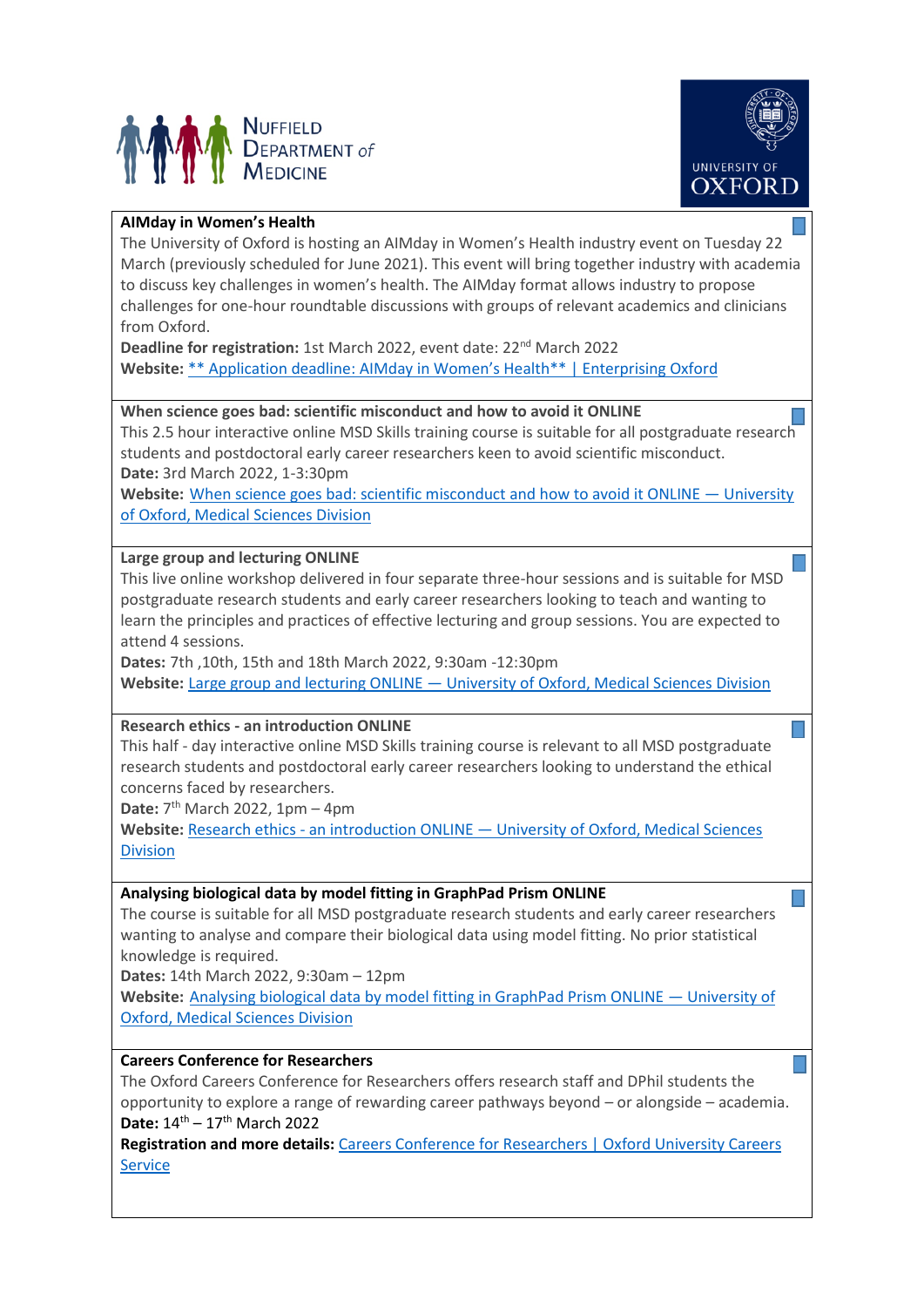



## **MSD Graduate School's Skills Training programme**

Provides courses designed to support the research and development of postgraduate research students (PGR) and postdoctoral Early Career Researchers (ECR) in the Division. We offer a range of transferable and specialist skills training to build the foundation for a successful career as well as through excelling in your own research area. Our training is based on the *[Vitae-Concordat](https://www.vitae.ac.uk/policy/concordat)* agreement and in line with the [European Commission HR Excellence in Research](https://www.vitae.ac.uk/policy/hr-excellence-in-research/hr-excellence-in-research-background) to maximize the research practice and professional development of researchers in the UK. **Dates:** Various

**Website:** <https://www.medsci.ox.ac.uk/study/skillstraining>

#### **Developing Leadership Skills (for new team leaders) – E-Learning Course**

A team leader or manager needs to be an effective decision-maker, communicator, mentor, motivator and coach. Managers are responsible for driving and sustaining performance, both of their team as a whole and the individuals within it, as well as looking after their professional development. New leaders can find the competing demands of their role particularly daunting and the transition from team member to team leader can be a challenging one. Using a series of dramatised scenarios around a newly promoted team leader, this course introduces new and established managers alike to the skills they need to lead and inspire their team successfully.

Access through CoSy by selecting course on POD's course listing page: [Course listing | People and](https://pod.admin.ox.ac.uk/course-listing)  [Organisational Development \(ox.ac.uk\)](https://pod.admin.ox.ac.uk/course-listing)

#### **Inclusive Leadership – E-Learning Course**

This course is for any leader or manager who is keen to create an inclusive culture where everyone feels that they can be themselves and that their contribution is valued.

Access through CoSy by selecting course on POD's course listing page: [Course listing | People and](https://pod.admin.ox.ac.uk/course-listing)  [Organisational Development \(ox.ac.uk\)](https://pod.admin.ox.ac.uk/course-listing)

#### **Managing Remote Workers – E-Learning Course**

Giving people the flexibility to work remotely can benefit staff and employers alike, enabling organisations to make financial savings and boost productivity while making it easier for their staff to balance the demands of work and home life, reduce the stress, expense and time of the daily commute and focus on tasks without the distractions of an office environment. Designed for organisations that are either new to remote working or looking to expand the flexible working options they offer their staff, this course looks at the benefits and challenges of remote working and provides advice for leaders and managers on how to ensure that their home workers remain connected, engaged and productive.

Access through CoSy by selecting course on POD's course listing page: [Course listing | People and](https://pod.admin.ox.ac.uk/course-listing)  [Organisational Development \(ox.ac.uk\)](https://pod.admin.ox.ac.uk/course-listing)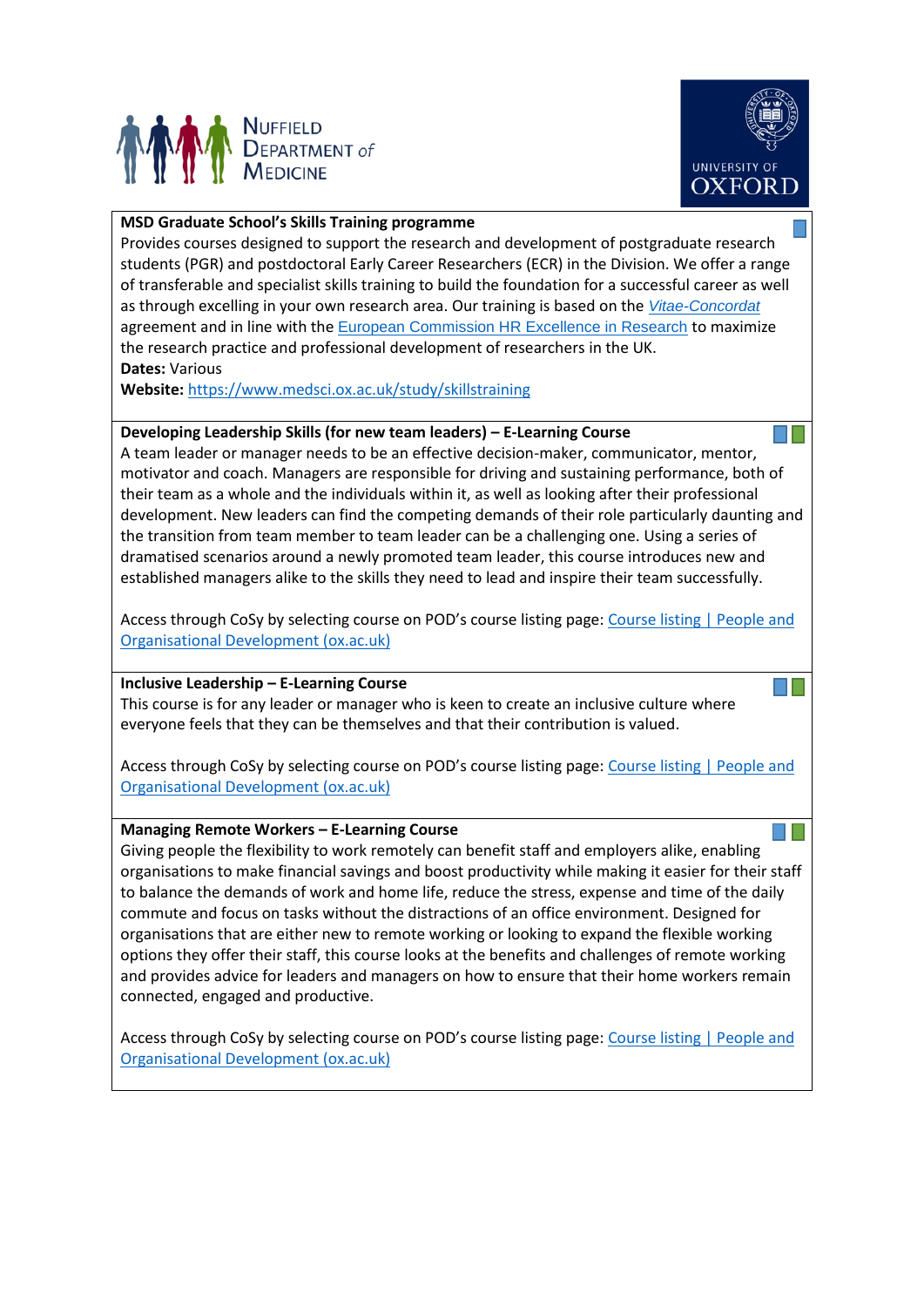



### **How are your Teams skills?**

There are workshops and videos covering various topics and to suit different levels of skill. You can join a lively teacher-led workshop or watch the relevant handpicked videos. They won't all be relevant to your work, so pick the ones that interest you most.

To join a workshop, follow a linked heading to the IT Learning Centre's schedule, for dates and course booking.

**Dates:** Various Online and in person

**Website**: <https://skills.it.ox.ac.uk/nexus365-and-teams-routes-to-learning-article>

# **The Business Partnerships Office – Partnering with Industry**

Offering monthly virtual drop-in sessions for medical science researchers, staff and students across the University. A member of the team will be available to answer questions relating to forming collaborations with the pharmaceutical / biotech industry, including AI and digital health. **Organiser** - MSD

**Date**: The sessions will be held on the first Monday of each month, from 12.30-1.30pm. No need to book in advance.

**Website:** Business Partnerships Office - virtual drop-in sessions — [University of Oxford, Medical](https://www.medsci.ox.ac.uk/divisional-services/support-services-1/business-partnerships-office/business-partnerships-office-virtual-drop-in-sessions)  [Sciences Division](https://www.medsci.ox.ac.uk/divisional-services/support-services-1/business-partnerships-office/business-partnerships-office-virtual-drop-in-sessions)

**Oxford University Innovation Hotdesks** – easy access points to talk to OUI. Find details and contact information here: [University Hot Desks \(ox.ac.uk\)](https://innovation.ox.ac.uk/university-members/innovation-hotdesks/) Book an appointment with the relevant co-ordinator as per the details on the website.

# **Other resources available**

**Focus on People web portal** - to support professional services staff with their professional development. Part of the wider Focus on People programme, the portal outlines the current networking opportunities, mentoring schemes and career options open to professional services staff. You can also read some of the [inspirational career stories](https://pod.web.ox.ac.uk/article/career-profile.-sophia-bell) from those who have advanced their careers here at the University. [Visit the Focus on People web portal](https://pod.web.ox.ac.uk/focus-on-people)

**Research Staff Hub** - The mission of the Research Staff Hub is to welcome, support and equip researchers and teaching staff employed by the Collegiate University on fixed term contracts, in ways that will enable them to be and feel their best at Oxford, and to facilitate their chosen next career chapter. [Research Staff Hub | University of Oxford](https://www.ox.ac.uk/research/support-researchers/research-staff-hub)

**People and Organisational Development** – For course listings, please see Course listing | People [and Organisational Development \(ox.ac.uk\)](https://pod.admin.ox.ac.uk/course-listing) This POD link pulls together a range of self-access courses, guides and toolkits, all of which can be accessed from home at a time that works for you eLearning | [People and Organisational Development \(ox.ac.uk\)](https://pod.admin.ox.ac.uk/elearning)

**Centre for Teaching and Learning -** Offers a range of programmes and courses, including accredited programmes in teaching and learning in Higher Education, training with digital tools, and online courses, to support all those who teach at the University. Home | Centre for Teaching and [Learning \(ox.ac.uk\)](https://www.ctl.ox.ac.uk/)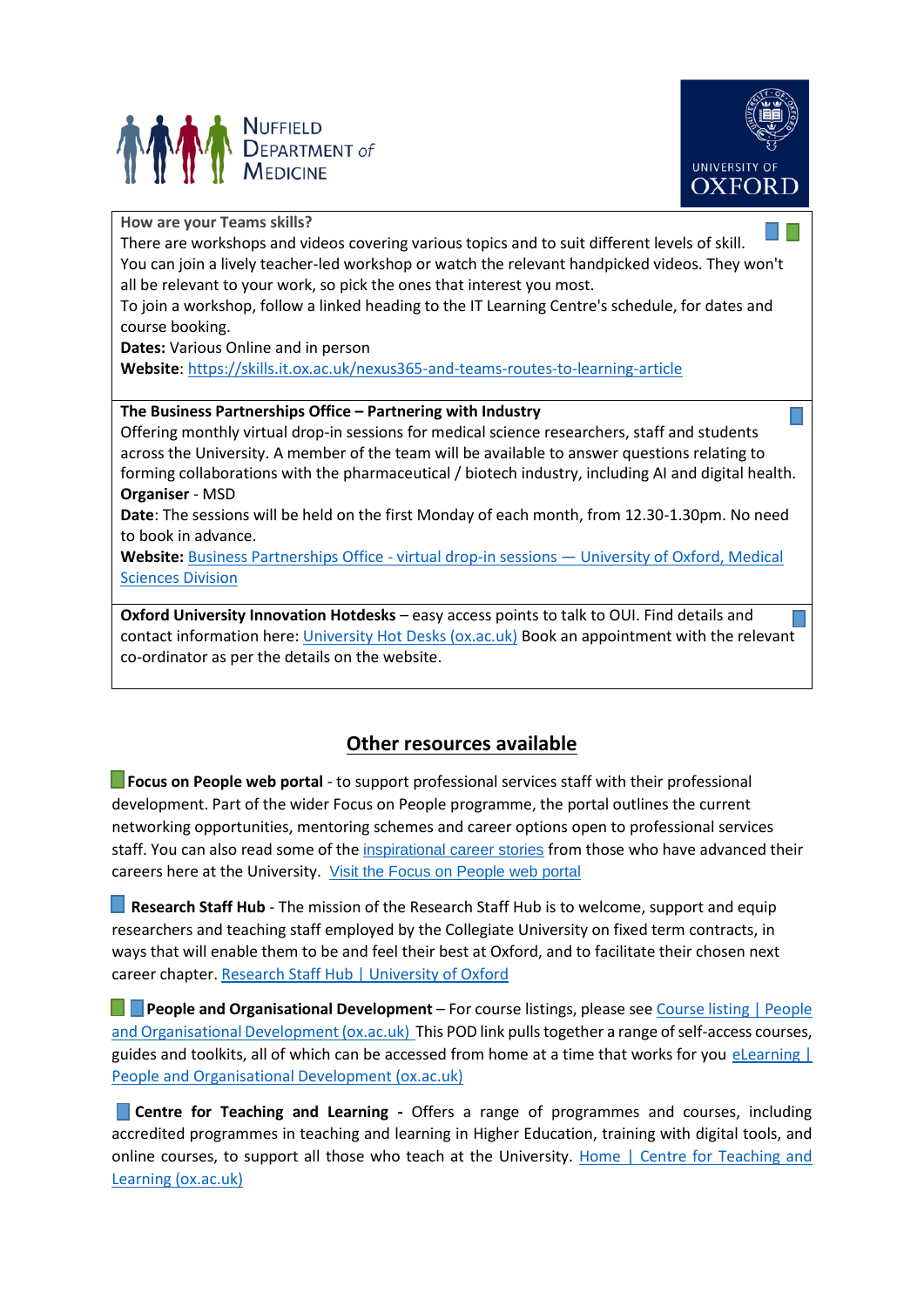



**Take advantage of free learning opportunities** - Have you heard about software that you think could help with your work or research, or forgotten how to make that spreadsheet behave how you want it to? Did you know you can refresh your skills or learn new ones with **LinkedIn Learning**? With more than 13,000 high quality courses in creative, technology and business skills – all taught by industry experts – LinkedIn Learning is available to all staff and students at Oxford University to use for free: [www.it.ox.ac.uk/article/learn-online-for-free.](http://newsletter.admin.ox.ac.uk/c/11lfnowdUQGZVhpli2RDS2otKk)

 **Helping Oxford turn ideas into projects -** A free service helping your project come to life by gathering and communicating ideas

Oxford Ideas is a free service for members of Oxford University. It is a user-friendly ideasmanagement platform designed to help you gather ideas, communicate them in real time, and turn ideas into real-life projects. If you are working on a project that needs input from across the University, talk to us about setting up a campaign. <https://www.it.ox.ac.uk/article/oxford-ideas>

**The Translational Research Office (TRO)** - can advise on translational research projects ensuring their progression towards novel therapies, techniques and medical products with therapeutic value.

Are you thinking of translating your research but are unsure where to start? Ou[r entrepreneur in](https://www.medsci.ox.ac.uk/divisional-services/support-services-1/translational-research-office/entrepreneur-in-residence/interview-with-dr-nessa-carey)  [residence, Dr Nessa Carey](https://www.medsci.ox.ac.uk/divisional-services/support-services-1/translational-research-office/entrepreneur-in-residence/interview-with-dr-nessa-carey), is delivering 'Translational Masterclasses' across departments at the university to address topics related to translational research. A typical masterclass would last about 1,5 to 2 hours and will provide you with the insights and the tools you need to confidently engage in a translational research program. Topics such as translation, enterprise, impact, networking can be addressed, and by the end of the session, you would have learned:

- How to feel much more comfortable about taking forwards your innovations
- You will have tools and strategies you can start to use
- You will realise that you already have a lot of the skills you'll need
- You will identify some future training needs for yourself

**NDM Human Resources [Training](https://www.ndm.ox.ac.uk/working-for-ndm/working-for-ndm/further-development/training-and-development) and Development** – Information can be found here: Training and Development — [Working for NDM \(ox.ac.uk\)](https://www.ndm.ox.ac.uk/working-for-ndm/working-for-ndm/further-development/training-and-development)

**IF IT Learning Portfolio** - A range of resources that you can download and use to develop your IT digital skills for study, research and work. [IT Learning Portfolio | IT Learning Centre \(ox.ac.uk\)](https://skills.it.ox.ac.uk/it-learning-portfolio#/)

 **Careers Support Network** – Service for University administrative support staff who are looking for help with applying for internal jobs through improving job applications and CVs, interview techniques and translating feedback from applications and interviews. [Careers Support Network | People and](https://pod.admin.ox.ac.uk/careers-support-network)  [Organisational Development \(ox.ac.uk\)](https://pod.admin.ox.ac.uk/careers-support-network)

 **Connecting with People –** Professional networks help to strengthen our Professional Services community. Details of internal and external networks and forums can be found on the focus on people pages. [Connecting with people | People and Organisational Development \(ox.ac.uk\)](https://pod.web.ox.ac.uk/connecting-with-people)

**Careers Appointments for Research Staff** - The Careers Service are available to hold phone appointments with research staff. [Advice Appointments | Oxford University Careers Service](https://www.careers.ox.ac.uk/advice-appointments/#collapse1569496)

 **Mentoring** – There are a number of mentoring schemes available to all staff, details of which can be found here Mentoring and Coaching — [Working for NDM \(ox.ac.uk\)](https://www.ndm.ox.ac.uk/working-for-ndm/working-for-ndm/further-development/mentoring-and-coaching)